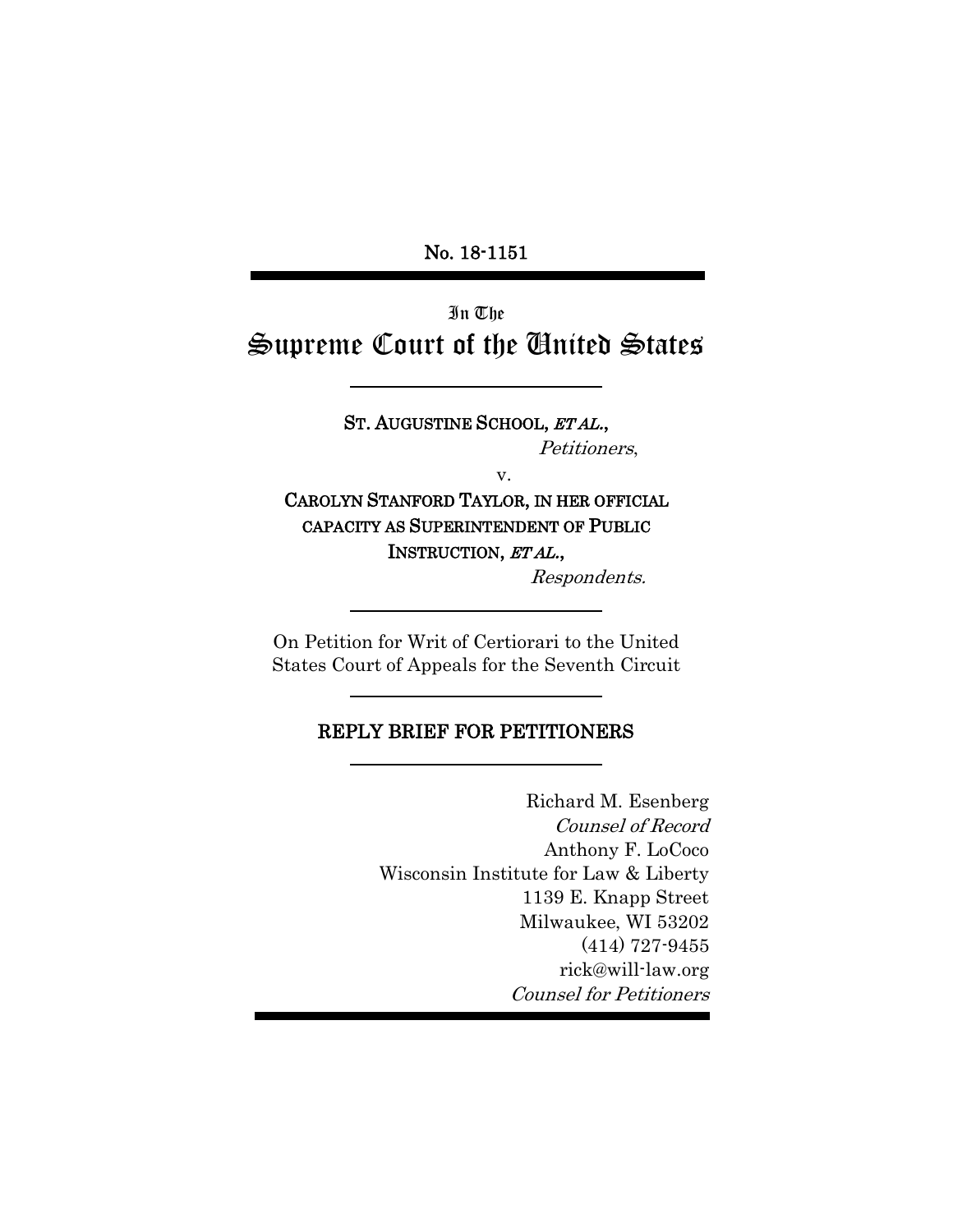## CORPORATE DISCLOSURE STATEMENT

No amendments to Petitioners' earlier corporate disclosure statement are necessary. See Pet. ii.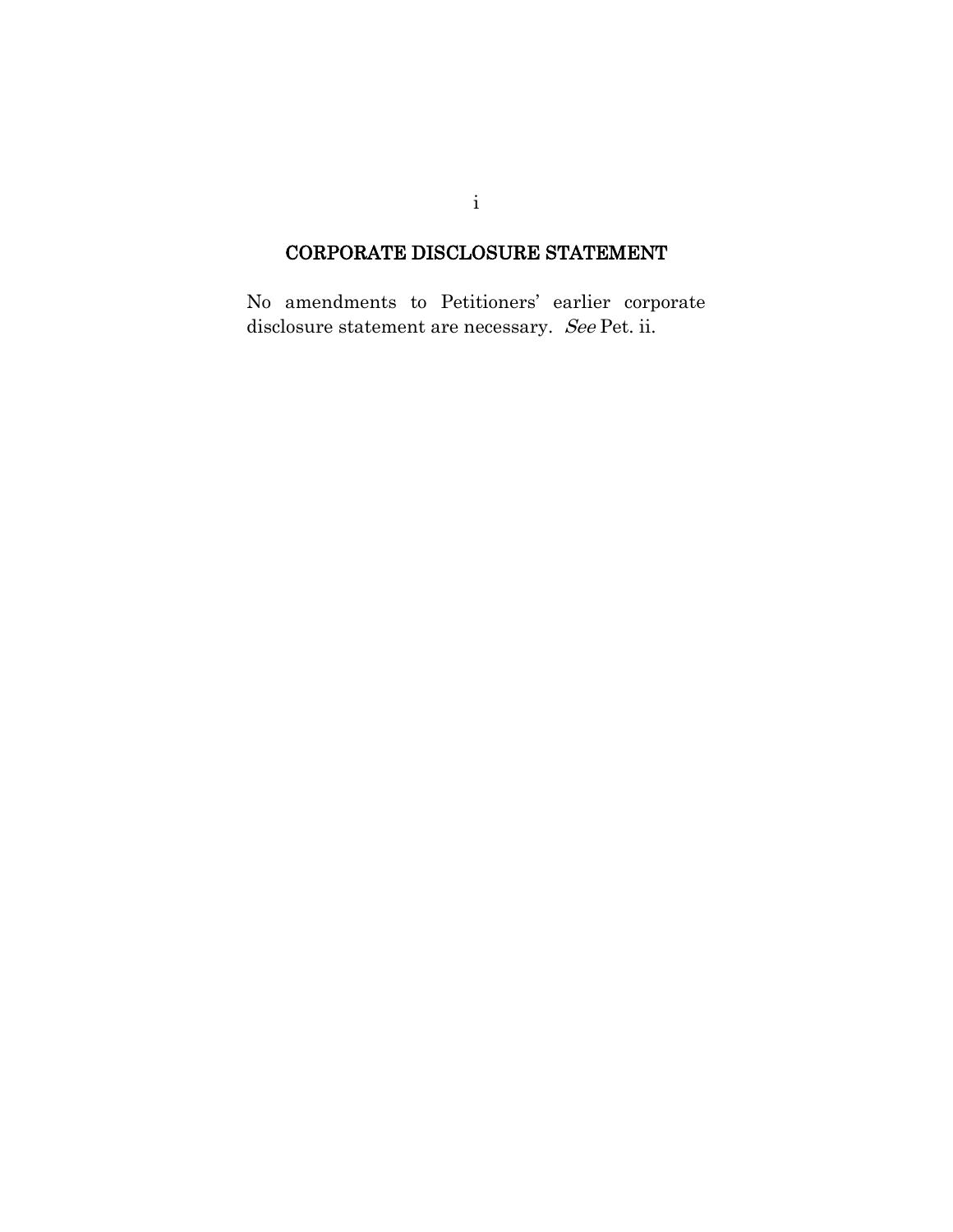## TABLE OF CONTENTS

| CORPORATE DISCLOSURE STATEMENT  i                                                                                          |
|----------------------------------------------------------------------------------------------------------------------------|
|                                                                                                                            |
| TABLE OF CITED AUTHORITIES iii                                                                                             |
|                                                                                                                            |
| The Seventh Circuit's Decision Conflicts<br>Ι.<br>with Relevant Decisions of this Court2                                   |
| A. The Seventh Circuit's Decision Conflicts<br>with Trinity Lutheran v. Comer3                                             |
| B. The Seventh Circuit's Decision Conflicts<br>with Cases of this Court Prohibiting<br>Courts from Defining Denominational |
| C. The Seventh Circuit's Decision Conflicts<br>with Hosanna-Tabor Evangelical<br>Lutheran Church & Sch. v. E.E.O.C8        |
| II.<br>This Court Should Reexamine Its Decision<br>in <i>Employment Division v. Smith</i> 11                               |
| III.<br>This Case Raises Important Questions of                                                                            |
|                                                                                                                            |

ii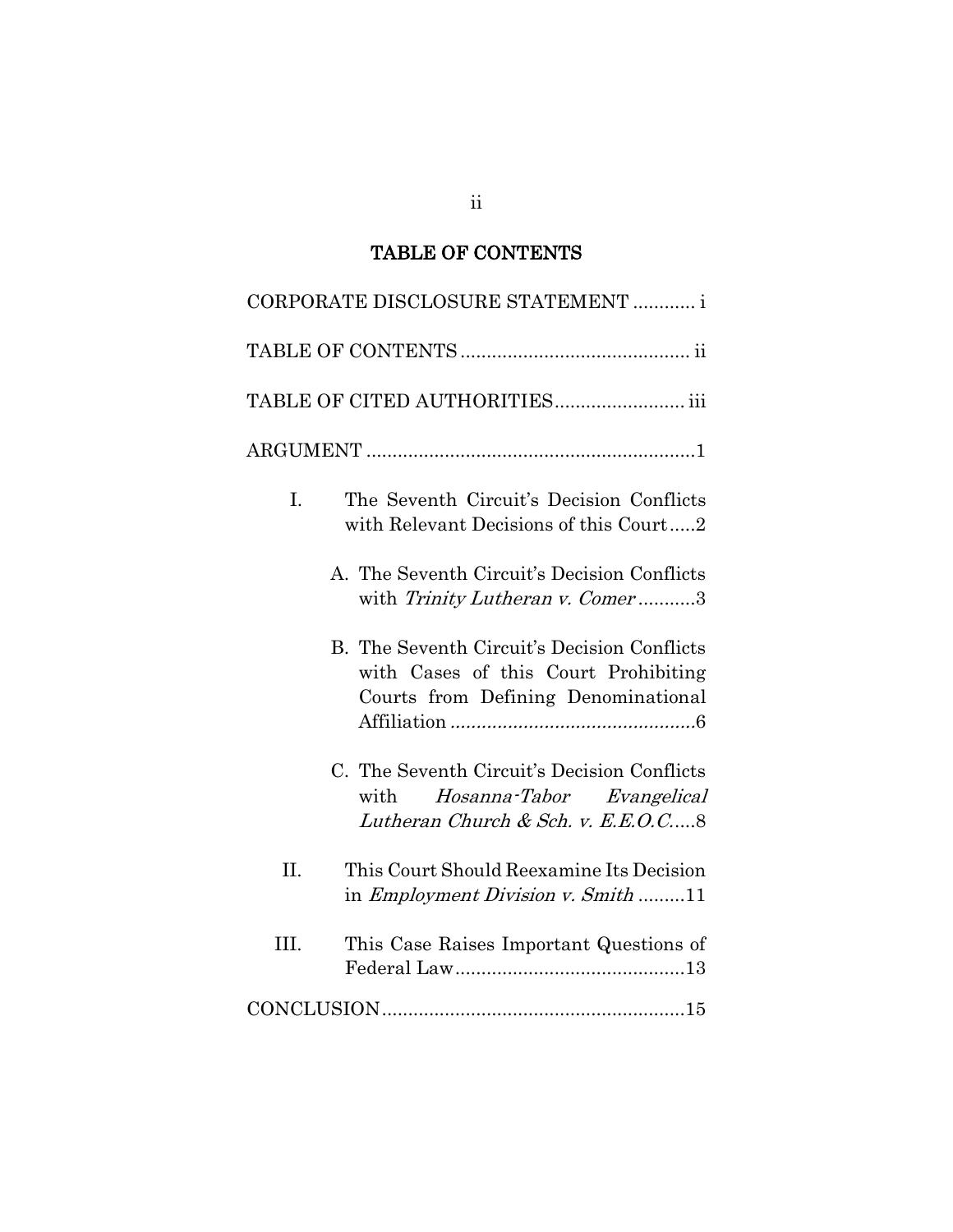## TABLE OF CITED AUTHORITIES

# **CASES**

| Church of the Lukumi Babalu Aye, Inc. v.                |
|---------------------------------------------------------|
|                                                         |
| Citizens United v. Fed. Election Comm'n, 558            |
| U.S. 310 $(2010)$<br>. 9                                |
| Employment Div., Dep't of Human Res. of Oregon          |
|                                                         |
| Holy Trinity Cmty. Sch., Inc. v. Kahl, 82 Wis. 2d       |
|                                                         |
| Hosanna-Tabor Evangelical Lutheran Church &             |
| Sch. v. E.E.O.C., 565 U.S. 171 (2012) 2, 8-11           |
| Kedroff v. Saint Nicholas Cathedral of                  |
| Russian Orthodox Church in North America, 344           |
|                                                         |
| Lebron v. Nat'l R.R. Passenger Corp., 513 U.S.          |
| $374(1995)$                                             |
| Lemon v. Kurtzman, 403 U.S. 602 (1971) 2, 7             |
| Lyng v. Northwest Indian Cemetery Protective            |
|                                                         |
|                                                         |
| Presbyterian Church v. Mary Elizabeth Blue              |
| Hull Mem'l Presbyterian Church, 393 U.S. 440            |
| $(1969)$<br>. 7                                         |
| Railroad Commission of Texas v. Pullman Co.,            |
|                                                         |
| State ex rel. Vanko v. Kahl, 52 Wis. 2d 206,            |
|                                                         |
| <i>St. Augustine Sch. v. Evers, 906 F.3d 591 (7th</i> ) |
|                                                         |

iii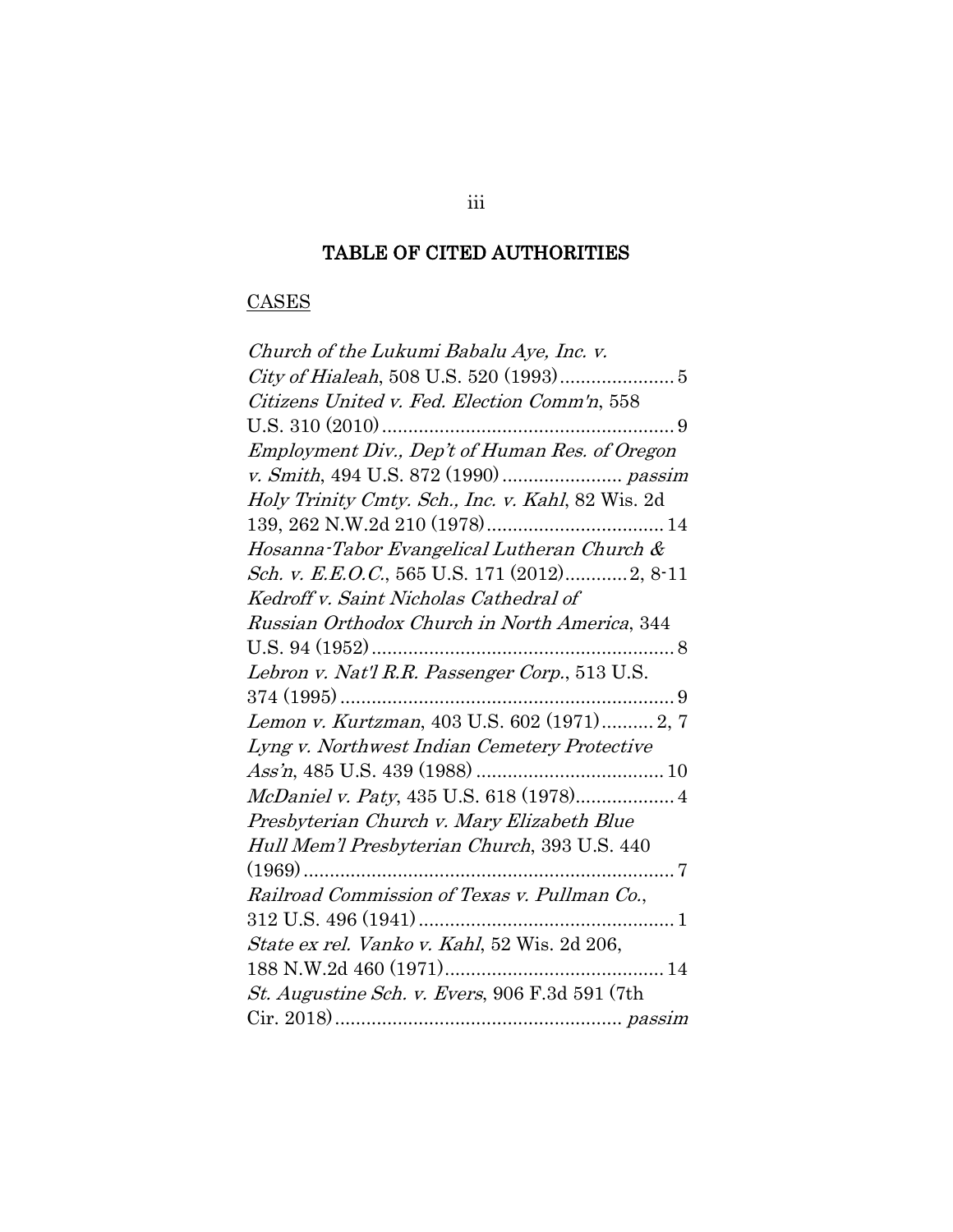| Trinity Lutheran Church of Columbia, Inc. v.              |
|-----------------------------------------------------------|
| <i>Comer</i> , __ U.S. __, 137 S. Ct. 2012                |
|                                                           |
| <i>Watson v. Jones</i> , 80 U.S. (13 Wall.) 679 (1872)  8 |
| Yee v. City of Escondido, Cal., 503 U.S. 519              |
|                                                           |

iv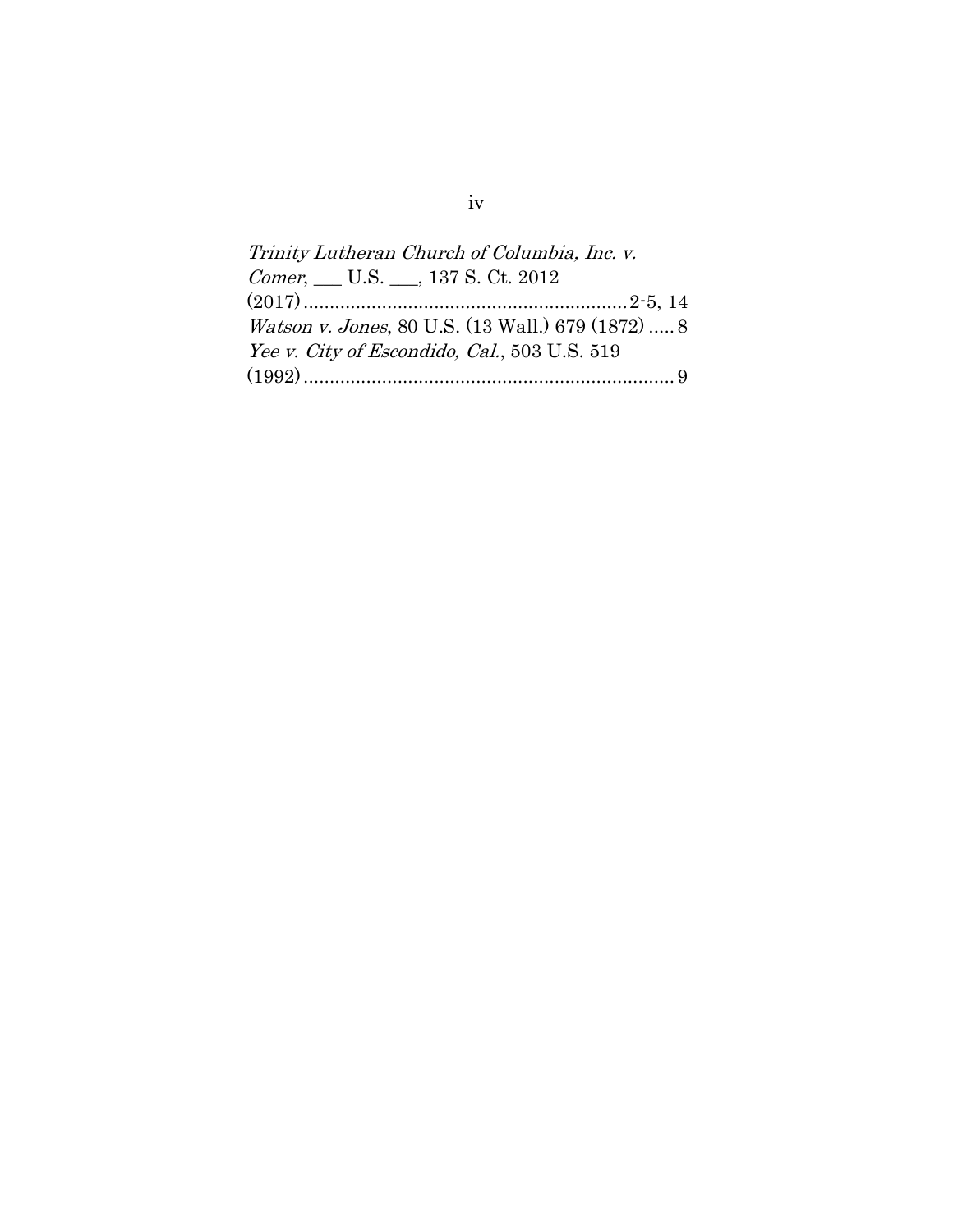#### ARGUMENT

Contrary to the attempts of Respondents to convince the Court otherwise, the operation of the Wisconsin transportation benefit program is not in dispute. As the decision below acknowledged, it is undisputed that under Wisconsin law, two private schools affiliated with the same sponsoring group or religious denomination may not have overlapping attendance areas in order for each to qualify for transportation benefits. See App. 18a (declining abstention in this case under Railroad Commission of Texas v. Pullman  $Co., 312$  U.S. 496 (1941) because "[t]he Wisconsin Supreme Court has already resolved the critical questions of state law").

The material facts of this case are also not in dispute. District's BIO 16 (agreeing). As the decision below acknowledged, it is undisputed that there are no legal, operational, or other secular connections between St. Augustine on the one hand and the Roman Catholic Archdiocese of Wisconsin and its schools on the other. The panel majority repeatedly said that the reason St. Augustine and its families could be denied transportation is because they claim to be Catholic. See, e.g., App. 10a ("St. Augustine had to choose between identifying as Catholic and securing transit funding for its students."); *id.* at 15a ("Taking a party's repeated chosen label at face value hardly constitutes a deep-dive into the nuances of religious affiliation."). No other reason was offered.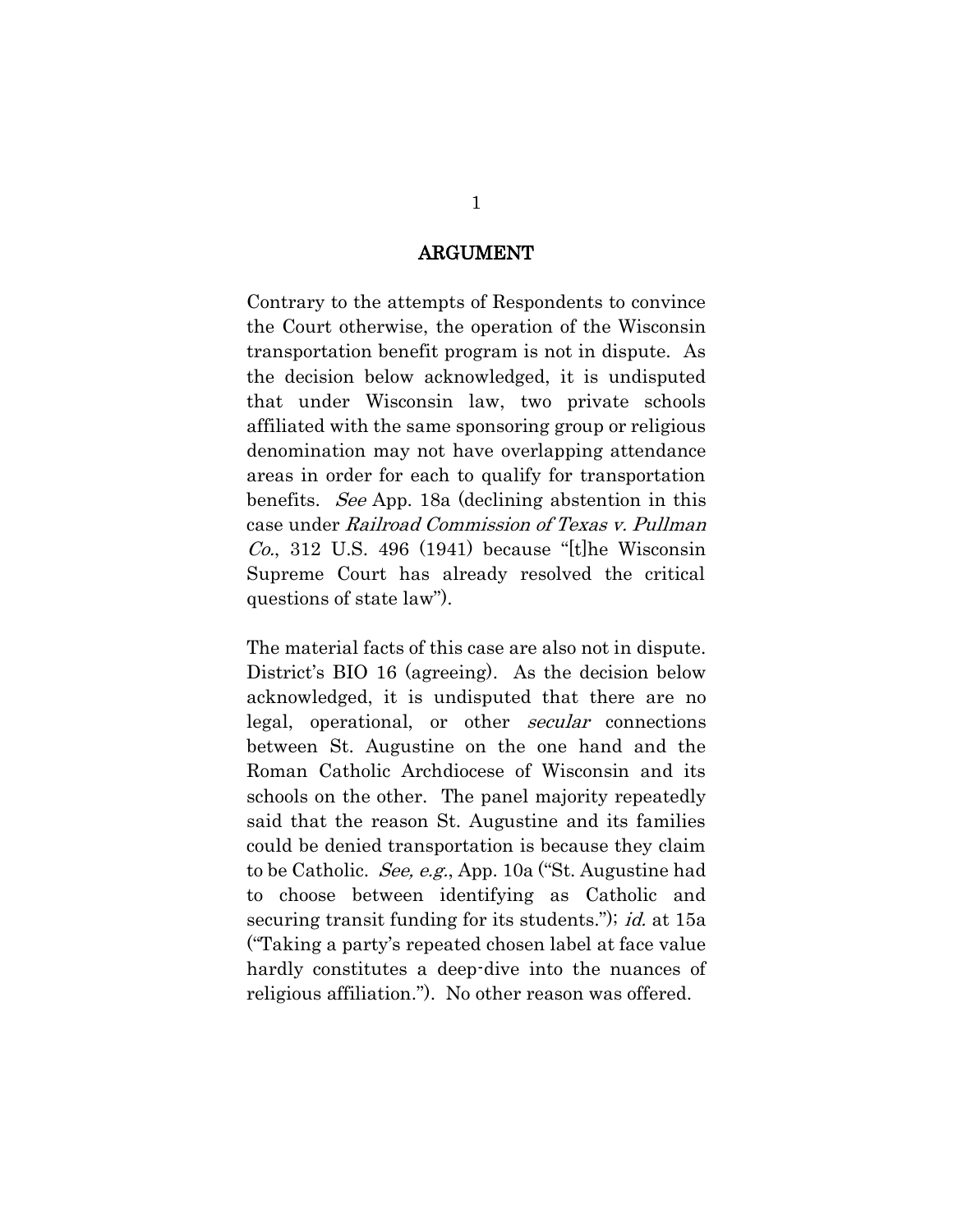And, although no federal court should adjudicate its theological claims, it is also undisputed that St. Augustine views itself as religiously distinct from those schools operated by the Archdiocese. R. 26 at ¶10.

The only question before this Court is whether Respondents may, consistent with the Religion Clauses of the First Amendment, deny St. Augustine and its students transportation benefits simply because St. Augustine refers to itself as "Catholic" while possessing an attendance area that overlaps with a legally- and religiously-distinct Archdiocesan school.

The Seventh Circuit, over a dissent, answered that question in the affirmative. In their petition, Petitioners showed how that answer violates decisions of this Court, particularly cases like Trinity Lutheran Church of Columbia, Inc. v. Comer, U.S. \_\_\_, 137 S. Ct. 2012 (2017), Lemon v. Kurtzman, 403 U.S. 602 (1971), and Hosanna-Tabor Evangelical Lutheran Church & Sch. v. E.E.O.C., 565 U.S. 171 (2012). Petitioners also showed why that answer requires reconsideration of this Court's decision in Employment Div., Dep't of Human Res. of Oregon v. Smith, 494 U.S. 872 (1990). And they showed how that answer implicates exceedingly important questions of federal law.

Respondents fail to refute any of these arguments. Instead, they use their briefs to try to paint this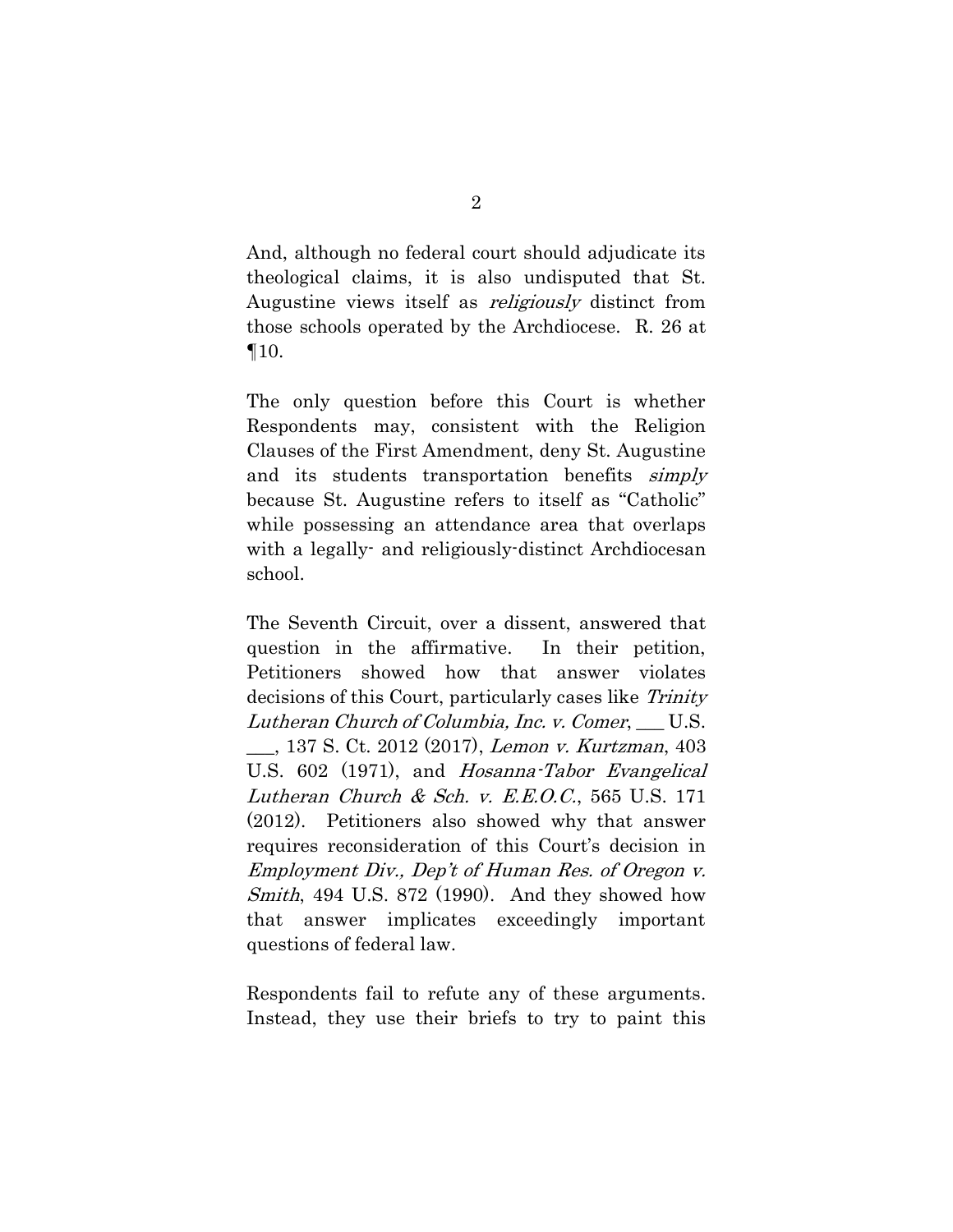dispute as "fact-bound" and state-specific. See, e.g., SPI's BIO 20. It is not. This Court should decline Respondents' invitation to disregard their violation of Petitioners' First Amendment rights.

I. The Seventh Circuit's Decision Conflicts with Relevant Decisions of this Court

The Seventh Circuit's decision below is inconsistent with governing Supreme Court case law interpreting the guarantees of the Religion Clauses in two principal respects. First, the decision impermissibly authorizes government entities to force religious adherents to choose between following their faith tradition and receiving otherwise-available government benefits.

Second, the decision impermissibly allows the government to reject a religious group's assertion that it is not affiliated with another religious group based solely on the religious label the party has assigned to itself.

Respondents fail to rebut these arguments.

### A. The Seventh Circuit's Decision Conflicts with Trinity Lutheran v. Comer

As Petitioners explained in their petition, this Court's decision in Trinity Lutheran makes clear that, absent "a state interest 'of the highest order,'" the state may not require a religious group to "renounce its religious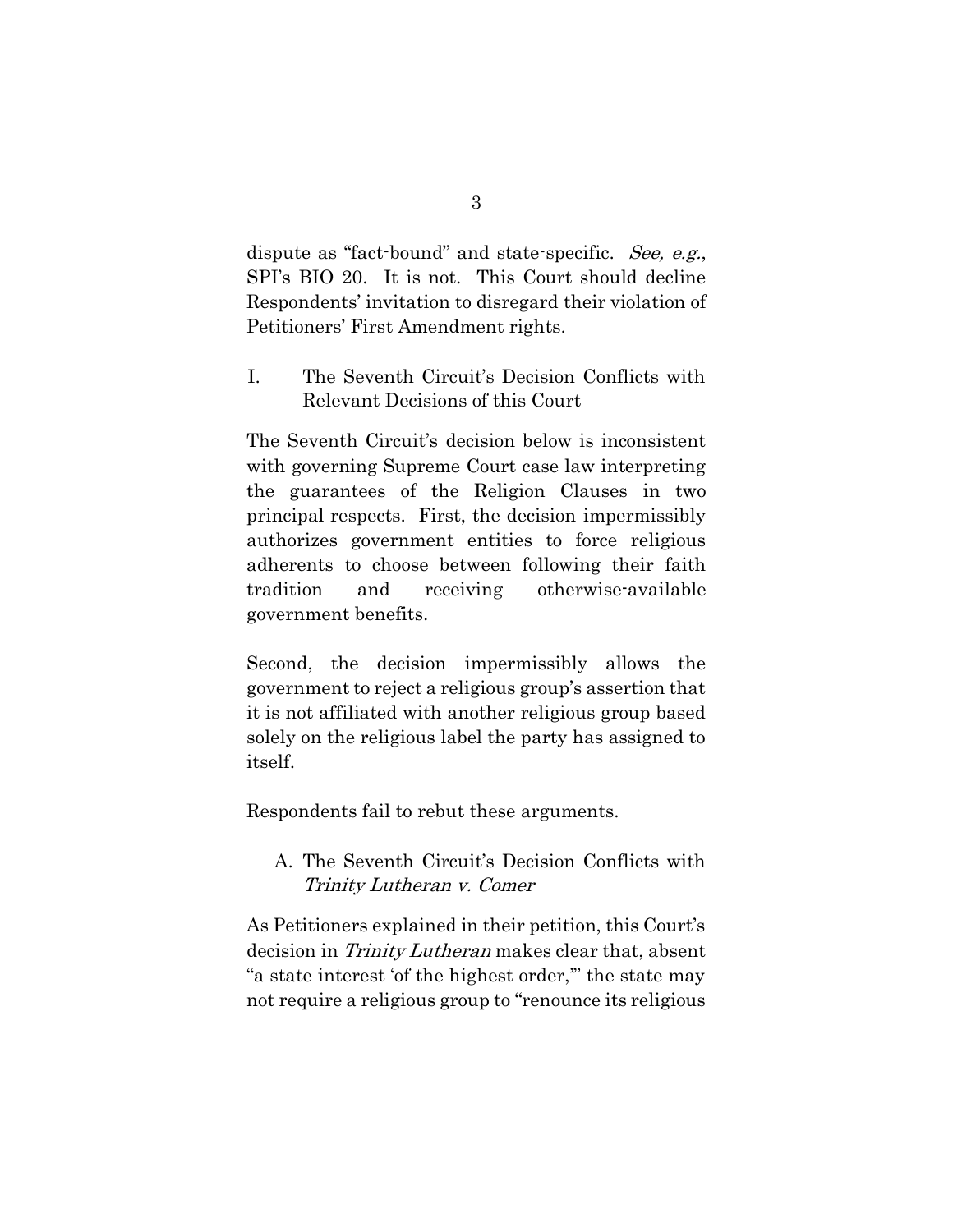character in order to participate in an otherwise generally available public benefit program, for which it is fully qualified." Trinity Lutheran Church of Columbia, Inc. v. Comer, \_\_\_ U.S. \_\_\_, 137 S. Ct. 2012, 2024 (2017) (quoting McDaniel v. Paty, 435 U.S. 618, 628 (1978)).

Yet in this case, Respondents and the Seventh Circuit repeatedly put St. Augustine to that choice. See App. 10a ("St. Augustine had to choose between identifying as Catholic and securing transit funding for its students."); *id.* at 12a n.4 ("[I]f St. Augustine professed to be anything but Catholic . . . we would not have this case."); *id.* at 16a ("St. Augustine is free to change its affiliation . . . .").

Respondents' response to this logic is superficial. They simply point to the obvious fact that the state program at issue in Trinity Lutheran categorically barred all churches from participation whereas the state program at issue in this case only bars religious groups from participation under certain circumstances. SPI's BIO 12-14; District's BIO 9-10. This is an irrelevant distinction for two reasons.

First, it makes no difference at all to the religious adherent whether he or she is being asked to renounce *all* religious faiths (as in *Trinity Lutheran* where only secular entities were eligible for benefits) or simply the one he or she follows (as in this case). The constitutional injury is the same; free exercise of religion is being impeded.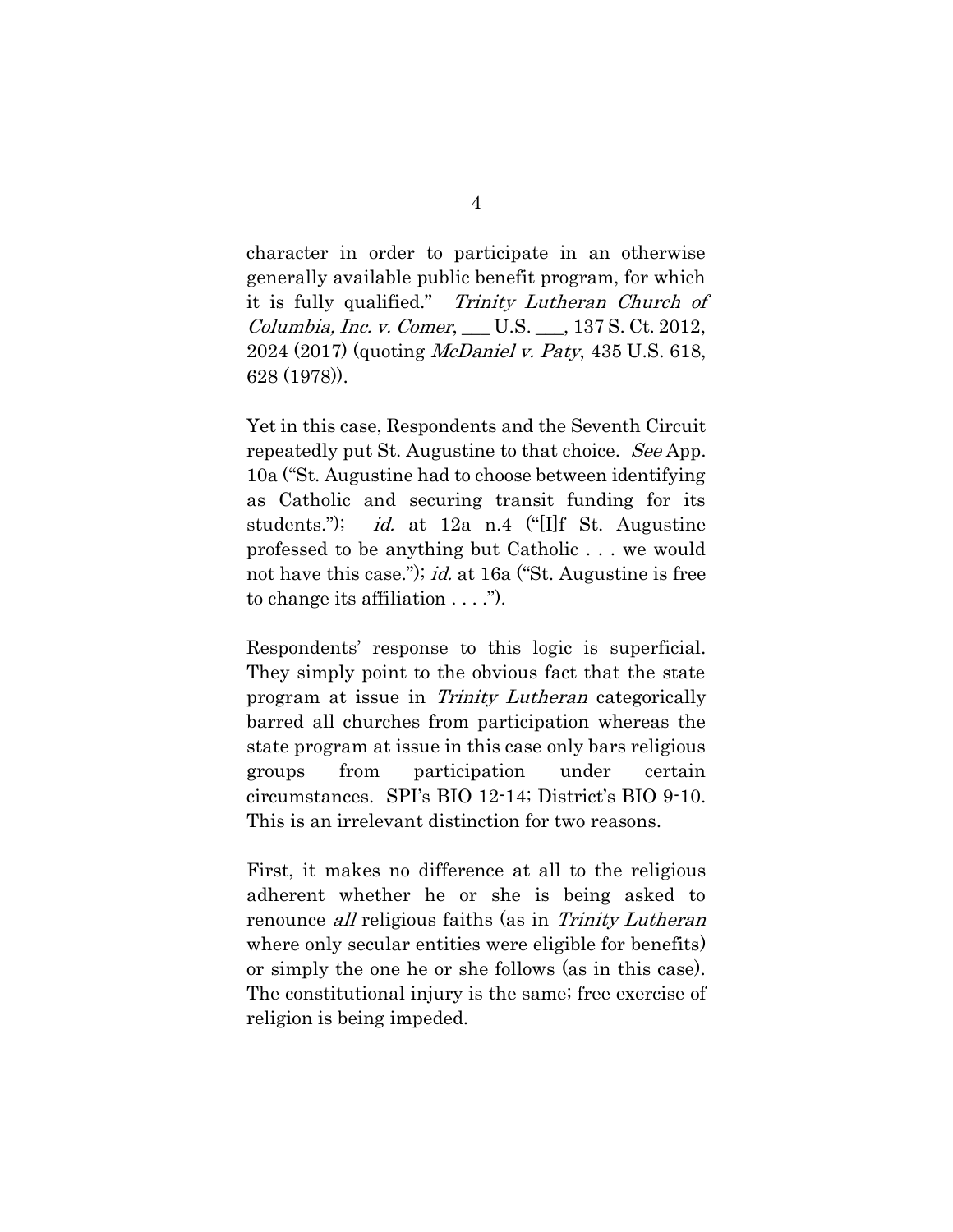Second, *Trinity Lutheran* itself reiterated that "[a] law . . . may not discriminate against "some or all religious beliefs." Trinity Lutheran, 137 S. Ct. at 2021 (quoting and discussing Church of the Lukumi Babalu Aye, Inc. v. City of Hialeah, 508 U.S. 520, 532 (1993)). In other words, Trinity Lutheran acknowledges that *categorical* religious bans are not the only type prohibited under the First Amendment.

Petitioners do not contest on this appeal that Wisconsin's rule functions as a "second-in-line" rule: in theory, if St. Augustine had applied for transportation benefits before St. Gabriel had, then St. Augustine might have become the state-approved "Catholic" school to receive transportation aid and St. Gabriel would have had to decide between calling itself "Catholic" and receiving such benefits. But Respondents are unable to demonstrate why this affects the constitutional analysis. Although in theory any given religious group is eligible to obtain state aid under Wisconsin's program, in practice the rule adversely affects religious adherents in a dispute with others about religious doctrine (Orthodox versus Reform Jews, Sunni versus Shi'a Muslims, and Missouri Synod versus Evangelical Lutherans). In those cases, the "second in line" must disavow their religious identity in order to obtain state aid. That is not permissible under Trinity Lutheran.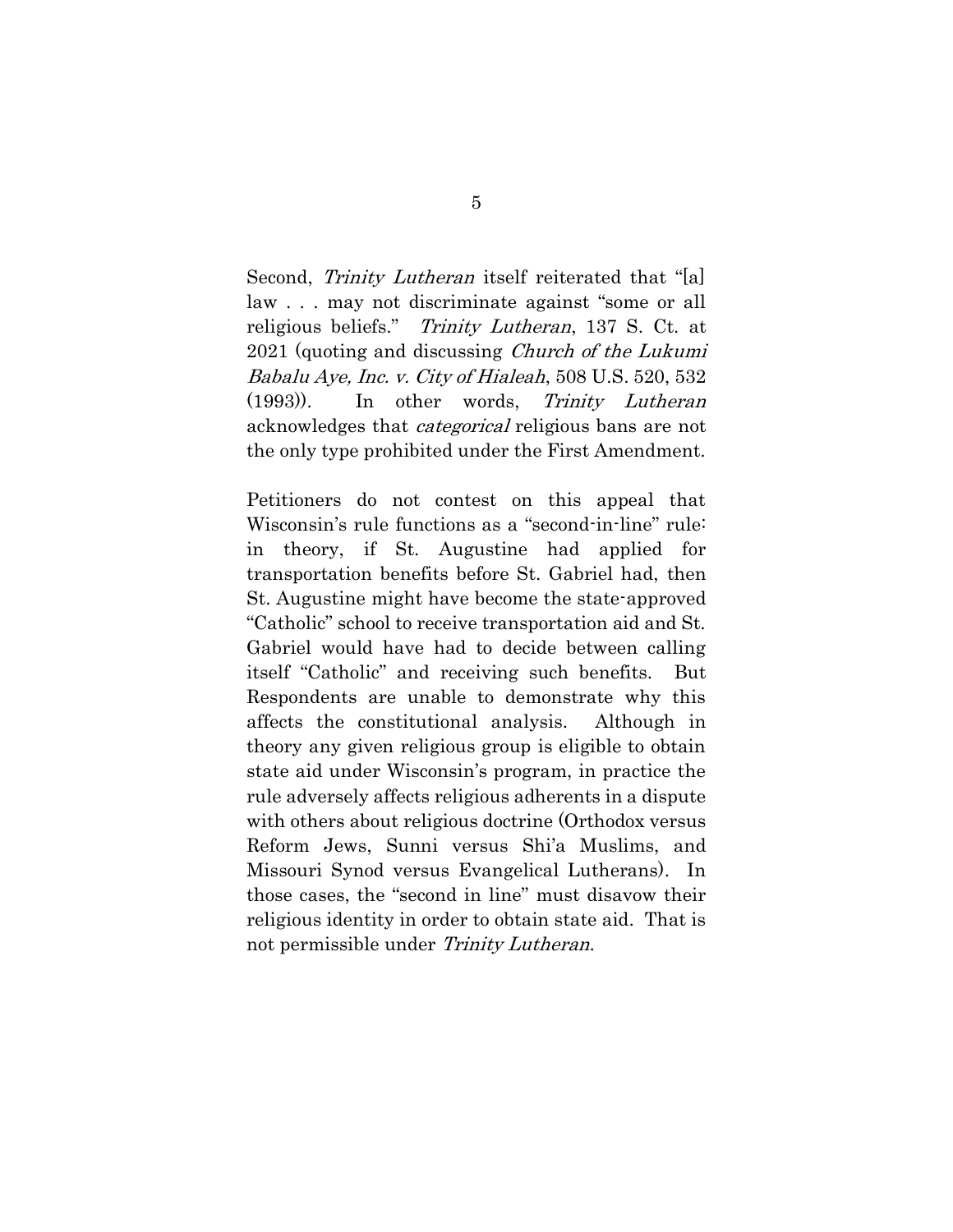B. The Seventh Circuit's Decision Conflicts with Cases of this Court Prohibiting Courts from Defining Denominational Affiliation

Respondents violated both Religion Clauses by taking it upon themselves to define the word "Catholic." The Seventh Circuit ratified this decision.

Logically, there are only two grounds on which Respondents could have based their conclusion that St. Gabriel and St. Augustine were affiliated with the same sponsoring group or religious denomination. First, it might have relied on evidence of secular affiliation: common ownership, overlapping management, common employees, legal control, and so on. Second, it might have relied on evidence of religious affiliation: shared faith or religious doctrine.

As stated above, it is undisputed that secular ties between St. Augustine and St. Gabriel do not, in fact, exist and St. Augustine had repeatedly set forth the facts on that matter to Respondents. See R. 26-4; 26- 5; 26-6; 26-7; 26-8 (correspondence between St. Augustine and Friess Lake School District); R. 26-9 (St. Augustine's submission to the Wisconsin Department of Public Instruction); R. 33-6 (Friess Lake School District's submission to the Wisconsin Department of Public Instruction).

Consequently, Respondents must have based their decision on religious affiliation. And the record confirms this conclusion. As the Seventh Circuit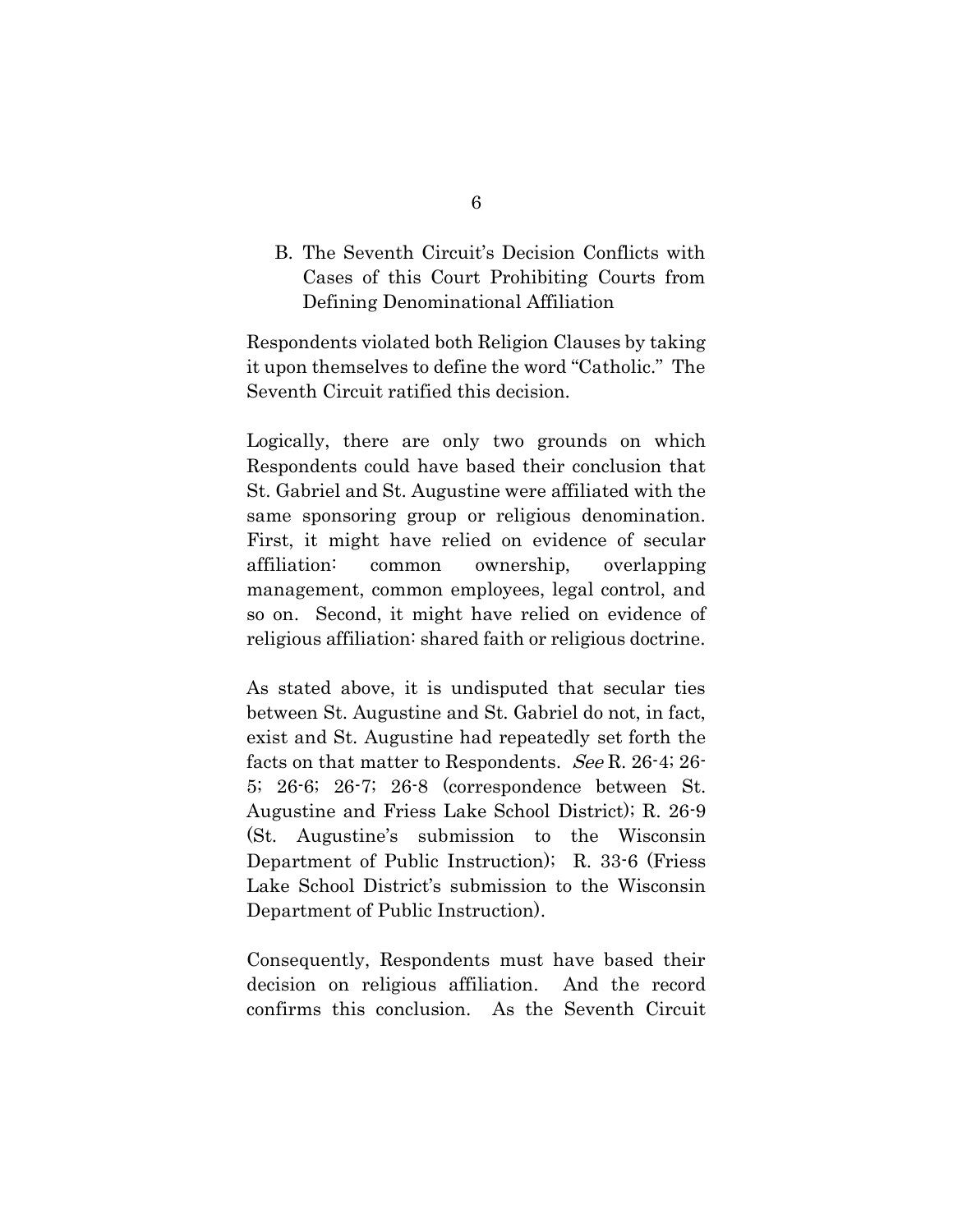explained (with its approval), the SPI made its decision based solely on the *religious* label that St. Augustine assigned to itself – "Catholic." App. 15a. This necessarily means that the government defined the word "Catholic" by concluding that St. Gabriel and St. Augustine mean the same thing when they use that term. The Seventh Circuit described Respondent's actions as "[t]aking [St. Augustine's] repeated chosen label at face value." App. 15a. What is the "face value" of the word "Catholic"? And why should the government get to answer that question, where the term in question is one of *religious* significance?

This Court's cases flatly prohibit this kind of religious decision-making by the government. See, e.g., Lemon, 403 U.S. at 613-14 ("excessive entanglement" between the state and religion is impermissible); Presbyterian Church v. Mary Elizabeth Blue Hull Mem'l Presbyterian Church, 393 U.S. 440, 451 (1969) (explaining that courts may not "engage in the forbidden process of interpreting . . . church doctrine"); Pet. 36-38 (listing additional cases).

Respondents attempt to rebut this argument by asserting, falsely, that Petitioners want the government to "parse out doctrinal distinctions between religious groups." District's BIO 13; see also SPI's BIO 16 (suggesting that St. Augustine wants the government "to inquire as to what the School 'means' by the name it gives itself"). Respondents are conflating legal and religious inquiries. Petitioners'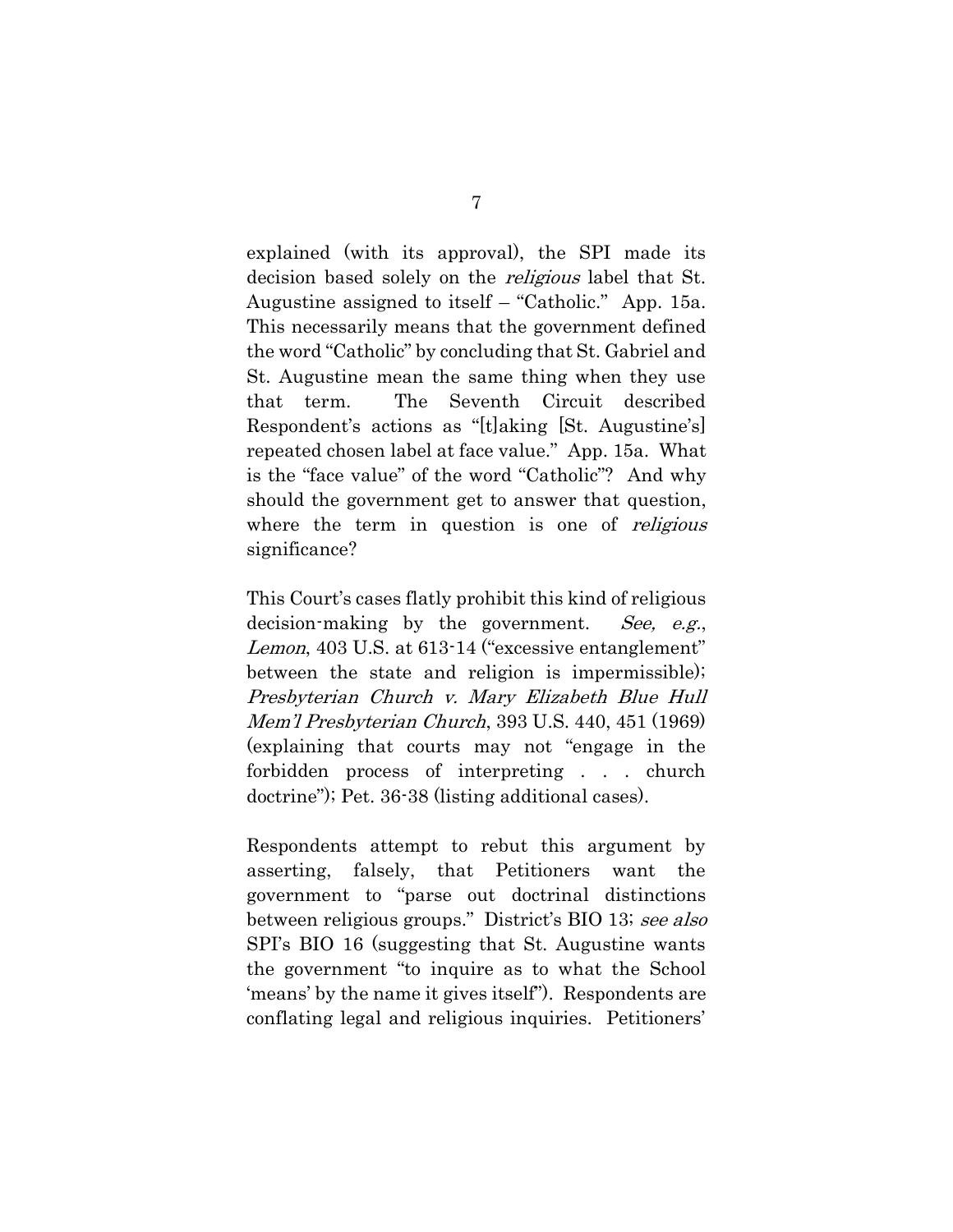view is and has been that Respondents may not engage in any religious inquiry. They must accept Petitioners' claim to be religiously distinct from the Archdiocese of Milwaukee. Instead, in applying Wisconsin law, Respondents must rely on "neutral principles" applicable to religious and non-religious schools alike. App. 28a (Ripple, J., dissenting).

### C. The Seventh Circuit's Decision Conflicts with Hosanna-Tabor Evangelical Lutheran Church & Sch. v. E.E.O.C.

In Hosanna-Tabor, this Court reaffirmed that religious groups have a right to a degree of "independence from secular control or manipulation – in short, power to decide for themselves, free from state interference, matters of church government as well as those of faith and doctrine." Hosanna-Tabor, 565 U.S. at 186 (quoting Kedroff v. Saint Nicholas Cathedral of Russian Orthodox Church in North America, 344 U.S. 94, 116 (1952) (describing Watson v. Jones, 80 U.S. (13 Wall.) 679 (1872))). Both of the above transgressions committed by Respondents forcing St. Augustine to choose between receiving state aid and using its preferred religious title and taking it upon themselves to define the word "Catholic" violate this guarantee of religious autonomy. Although the Seventh Circuit's decision was based in large part on *Employment Division v.* Smith, App. 9a-13a, this Court also clarified in Hosanna-Tabor that Smith's rule does not allow the state to override "an internal church decision that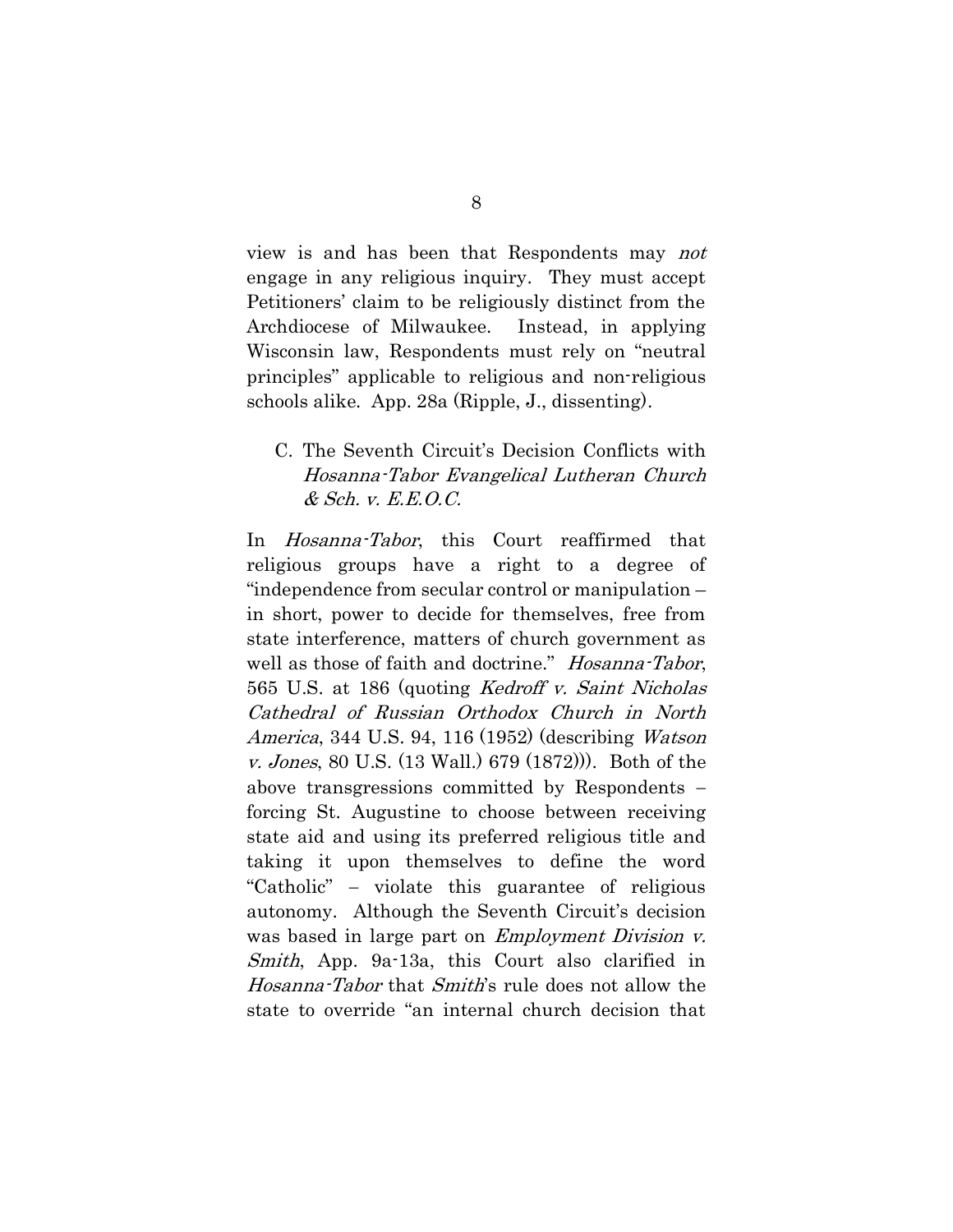affects the faith and mission of the church itself," *Hosanna-Tabor*, 565 U.S. at  $190 - in$  this case, the selection of a religious title by a religious organization.

The SPI argues that this Court should not consider this argument, which was not raised below. SPI's BIO 17. But the SPI misapprehends the relevant rule. This Court has unambiguously explained that "[o]nce a federal *claim* is properly presented, a party can make any *argument* in support of that claim; parties are not limited to the precise arguments they made below." Yee v. City of Escondido, Cal., 503 U.S. 519, 535 (1992) (emphases added) (assertions that ordinance effected both physical and regulatory taking were two separate arguments, not two separate claims; the claim was that a taking had occurred). Petitioners have advanced *claims* that Respondents violated the Religion Clauses throughout this litigation, so they are not barred from making the additional *argument* in support of these claims that Respondent's actions violate the doctrine espoused in Hosanna-Tabor. See also, e.g., Citizens United v. Fed. Election Comm'n, 558 U.S. 310, 330-31 (2010) (because party had asserted First Amendment claim below, it could argue as part of that claim that a certain case should be overruled); Lebron v. Nat'l R.R. Passenger Corp., 513 U.S. 374, 379 (1995) (because party had asserted First Amendment claim below, it could argue as part of that claim that the defendant was a government entity).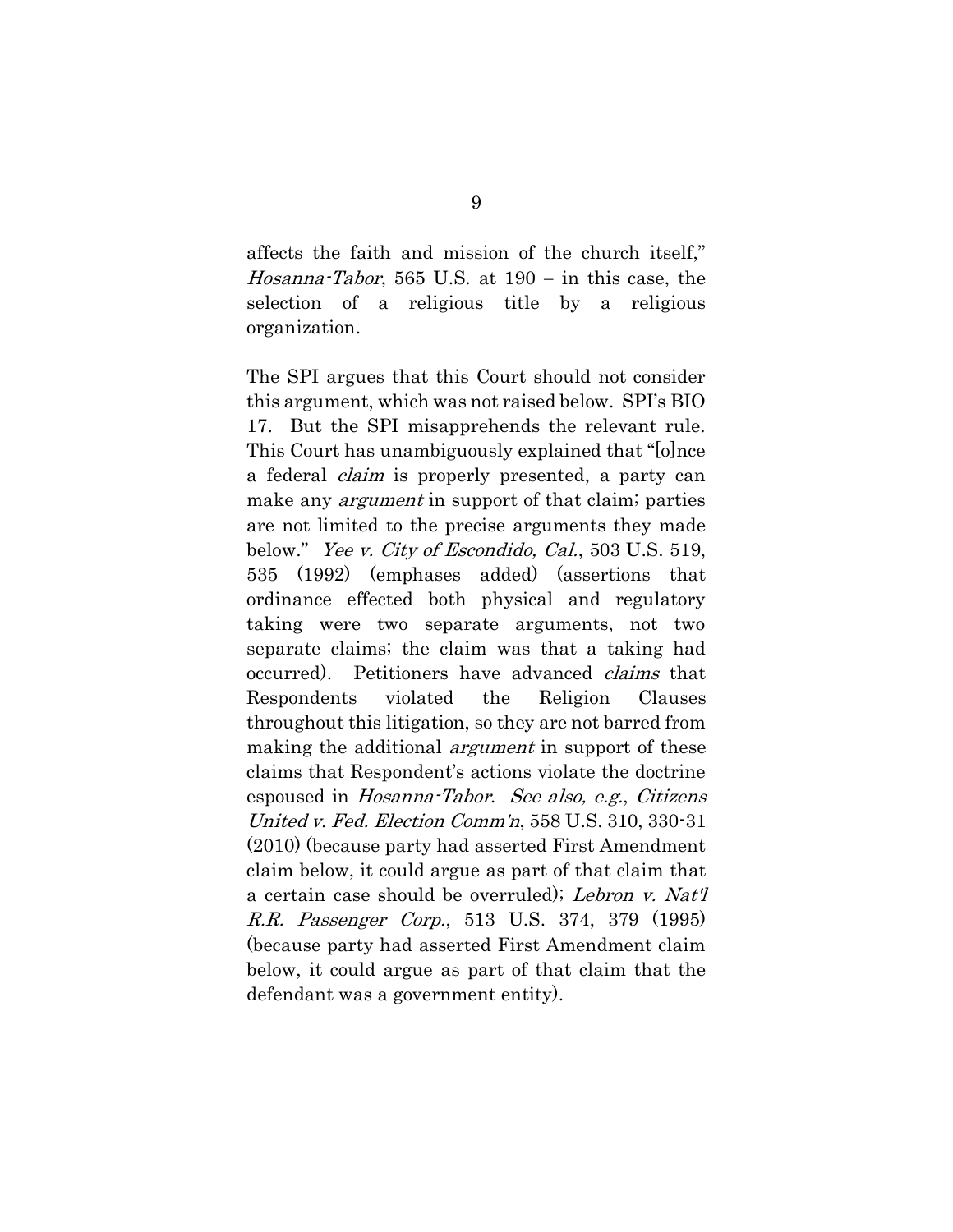On the merits, Respondents do little more to address this argument than to restate their previous responses to Petitioners' other Free Exercise and Establishment Clause arguments. But even were Respondents to prevail on those arguments, they are insufficient to answer the Hosanna-Tabor question for two reasons.

First, Respondents premise their Free Exercise defense on *Employment Division v. Smith, see, e.g.*, SPI's BIO 11, but *Hosanna-Tabor* makes clear that Smith's rule applies to "government regulation of only outward physical acts," not "government interference with an internal church decision that affects the faith and mission of the church itself." Hosanna-Tabor, 565 U.S. at 190. Respondents have no real answer to that rule of law.

The SPI does appear to half-heartedly dispute the proposition that St. Augustine's decision to call itself "Catholic" is an "internal . . . decision [of the religious organization] that affects the faith and mission of the [organization] itself." See SPI's BIO 19. Petitioners would have thought that proposition to be selfevident. But to witness the government telling a religious organization that it is wrong when the organization insists that one of its actions is infused with religious meaning is to understand the offensiveness of the government's conduct in this case. Cf., e.g., Lyng v. Northwest Indian Cemetery Protective Ass'n, 485 U.S. 439, 458 (1988) (stating that interpreting the propriety of certain religious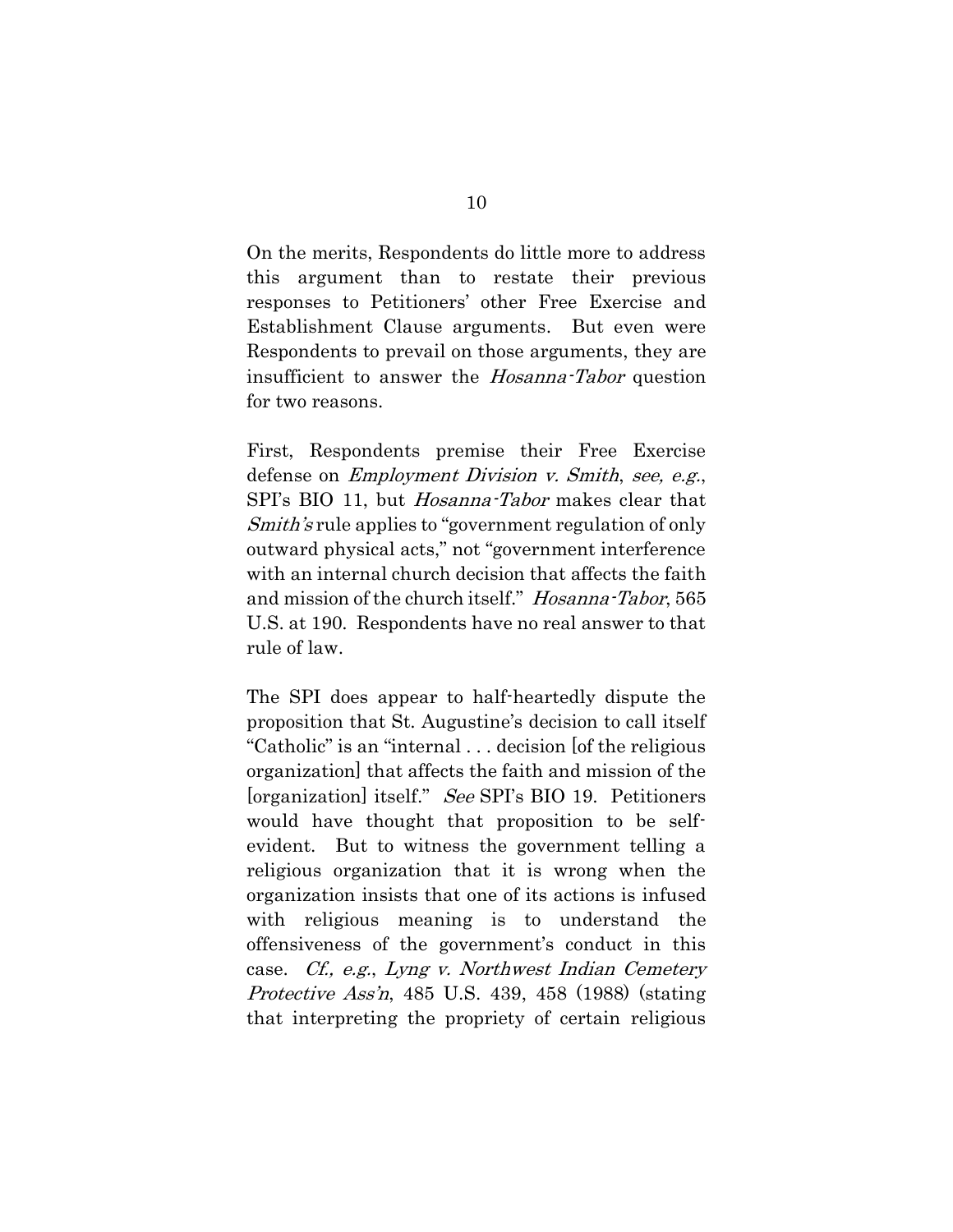beliefs puts the Court "in a role that [it was] never intended to play").

Similarly, Respondents' earlier Establishment Clause arguments do not address the new considerations that Hosanna-Tabor brings to the fore: the special protection granted internal church decisions. See, e.g., Hosanna-Tabor, 565 U.S. at 196 (noting the "importan[ce]" of "the interest of religious groups in choosing who will preach their beliefs, teach their faith, and carry out their mission").

Consequently, this Court should assess whether Respondents' actions preventing Petitioners from freely defining their creed complies with *Hosanna*-Tabor.

II. This Court Should Reexamine Its Decision in Employment Division v. Smith

Petitioners have argued that, assuming the Seventh Circuit was correct that Employment Division v. Smith resolves Petitioners' Free Exercise Claim, see App. 10a, this Court should reexamine that case as some of its members have suggested the Court might do on many occasions. See Pet. 32.

Respondents really provide only two substantive rejoinders to this request. First, they argue that this case is not the "proper vehicle" for such review. SPI's BIO 21. They are wrong, but that question is addressed in the following section. Second, the SPI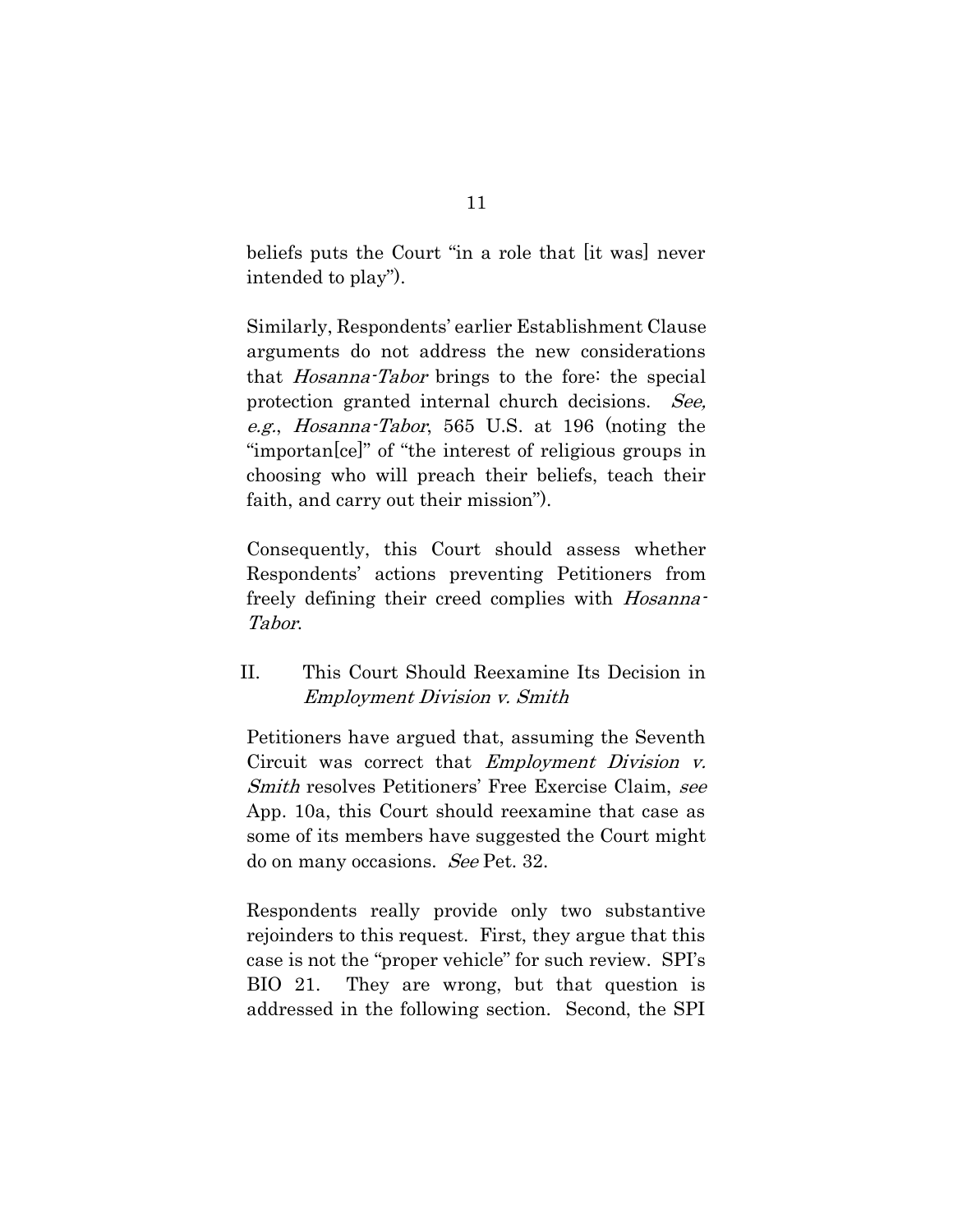asserts that Petitioners have failed to demonstrate that stare decisis is inappropriate here; in the SPI's words, "the bottom line is that [Petitioners] simply disagree with Smith's holding." Id.

Petitioners will not restate the arguments they provided in their petition, but they did far more than voice disagreement with *Smith's* holding: Petitioners discussed the analytical flaws of Smith, including its failure to analyze the original meaning of the Free Exercise Clause, Smith's inconsistency with prior case law, the unfounded nature of Smith's concerns regarding the practical effects of a contrary holding, and the lack of reliance interests at stake. Pet. 25-33. There is only so much space in a petition for writ of certiorari.

Finally, the SPI suggests that "[t]his is not a case concerning whether Petitioners should be 'excused' from compliance with generally-applicable laws." SPI's BIO 21. But that is just not true. The Seventh Circuit concluded that Wisconsin's transportation program "imposes a neutral and generally applicable limitation on transportation funding." App. 11a. Under its decision, this neutral rule requires all who  $disagree on what some religious tradition means - be$ it Catholicism, Lutheranism, Judaism, or Islam - to resolve those religious differences or lose their benefits. In Petitioners view, this limitation impermissibly burdens their free-exercise rights by forcing them to choose between receiving otherwise-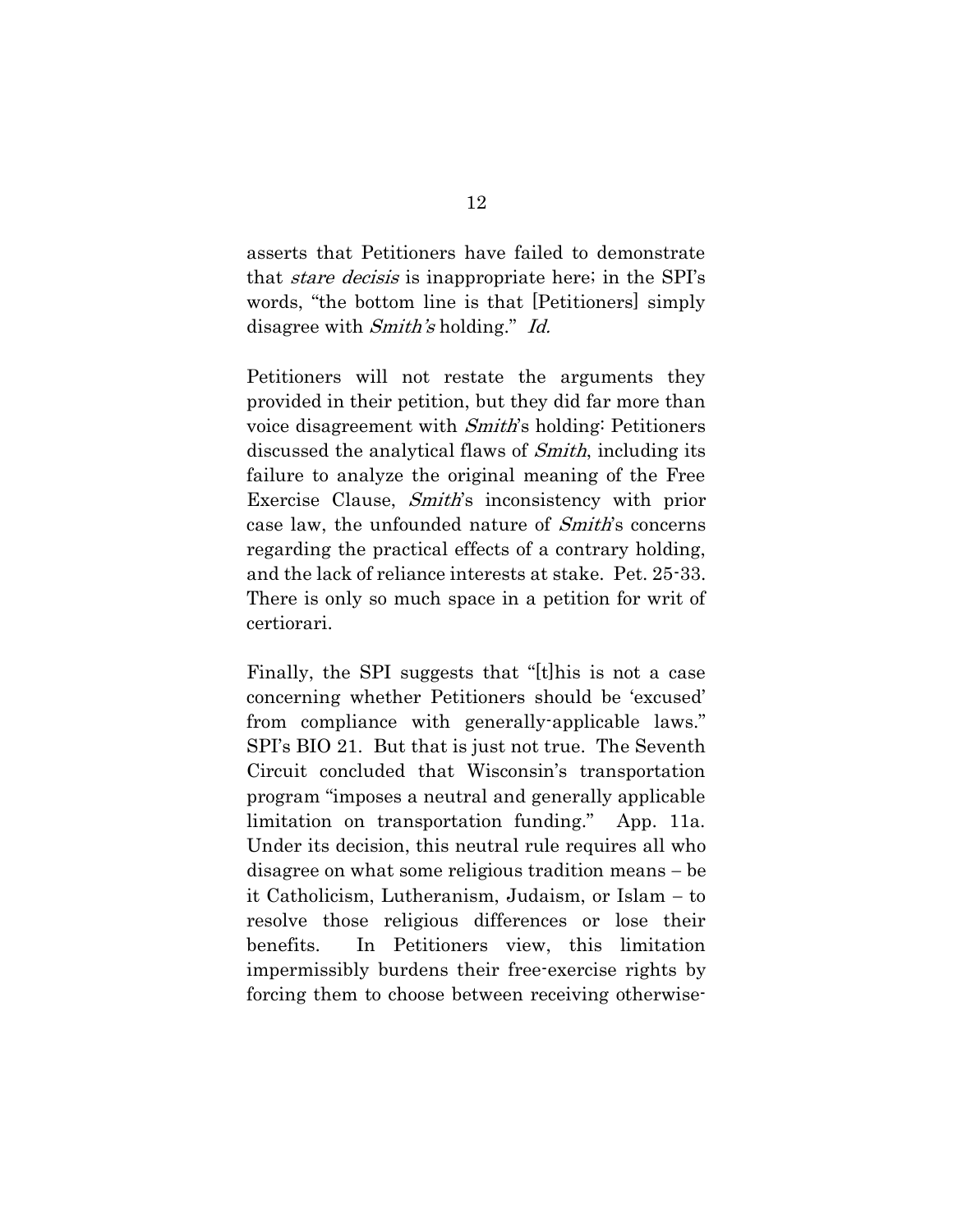available benefits and the free exercise of their religion and they should therefore be excused from it.

For almost 30 years, Smith has seriously weakened the constitutional guarantees of religious freedom in this country. It is time for this Court to right the ship.

III. This Case Raises Important Questions of Federal Law

Petitioners will also not restate their discussion of the importance of the federal issues in this case to the prevention of religious discrimination and the preservation of religious autonomy. See, e.g., Pet. 23, 41-42.

But in an effort to avert this Court's review of this case, Respondents adopt the tactic of attempting to portray this case as a bad "vehicle" for this Court's analysis of the federal issues. They suggest that "[t]his case is based on narrow facts, and pertains to a Wisconsin statute whose interpretation has yet to be fully developed in the Wisconsin courts." SPI's BIO 22. Petitioners will briefly respond to these assertions.

First, this Court need go no further than the Seventh Circuit's decision below for confirmation that "[t]he Wisconsin Supreme Court has already resolved the critical questions of state law" in this case. App. 18a. The twin Wisconsin Supreme Court cases establishing that the funding limitation at issue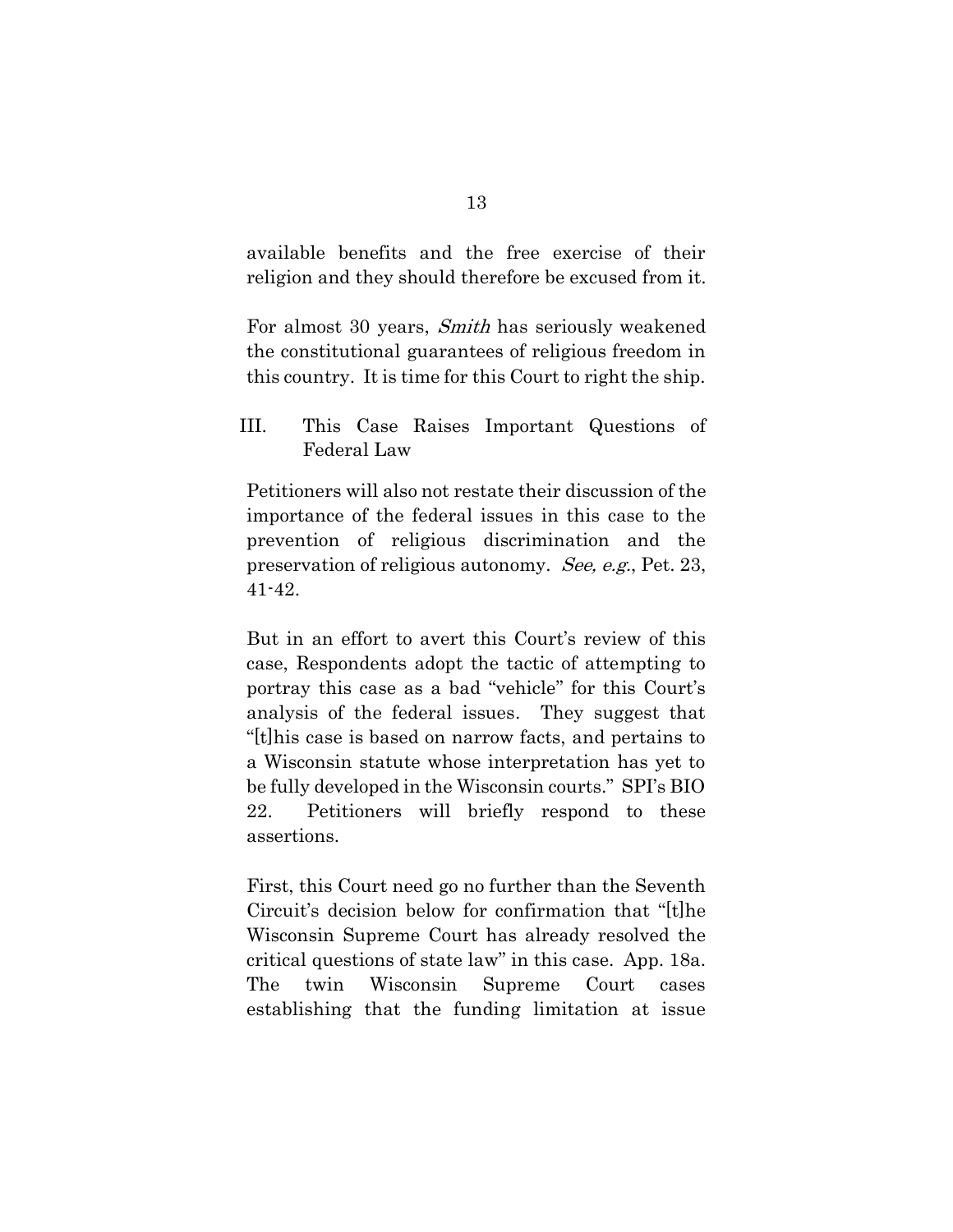applies to private and public schools alike, State ex rel. Vanko v. Kahl, 52 Wis. 2d 206, 188 N.W.2d 460 (1971) and straightforwardly elaborating on the law's application, Holy Trinity Cmty. Sch., Inc. v. Kahl, 82 Wis. 2d 139, 262 N.W.2d 210 (1978) have been in place since the 1970s. There is no assertion by Petitioners on this appeal that any Wisconsin case law needs further interpretation. The single question is whether the longstanding state program at issue in this case is being applied in a manner consistent with the First Amendment. This case is no more state-lawspecific than was Trinity Lutheran, which also involved a state aid program. See Trinity Lutheran, 137 S. Ct. at 2017. Hence the Seventh Circuit expressly declined to abstain from ruling on the federal issues in this case. App. 18a-19a.

Second, this case is not based on "narrow facts." As discussed, it is undisputed that St. Augustine is legally and religiously distinct from St. Gabriel and the Milwaukee Archdiocese. Petitioners ask this Court to decide whether, for purposes of a stateadministered benefit program, the government may conclude that two distinct religious organizations are nevertheless affiliated. It is not difficult to imagine the numerous similar circumstances under which this issue could arise.